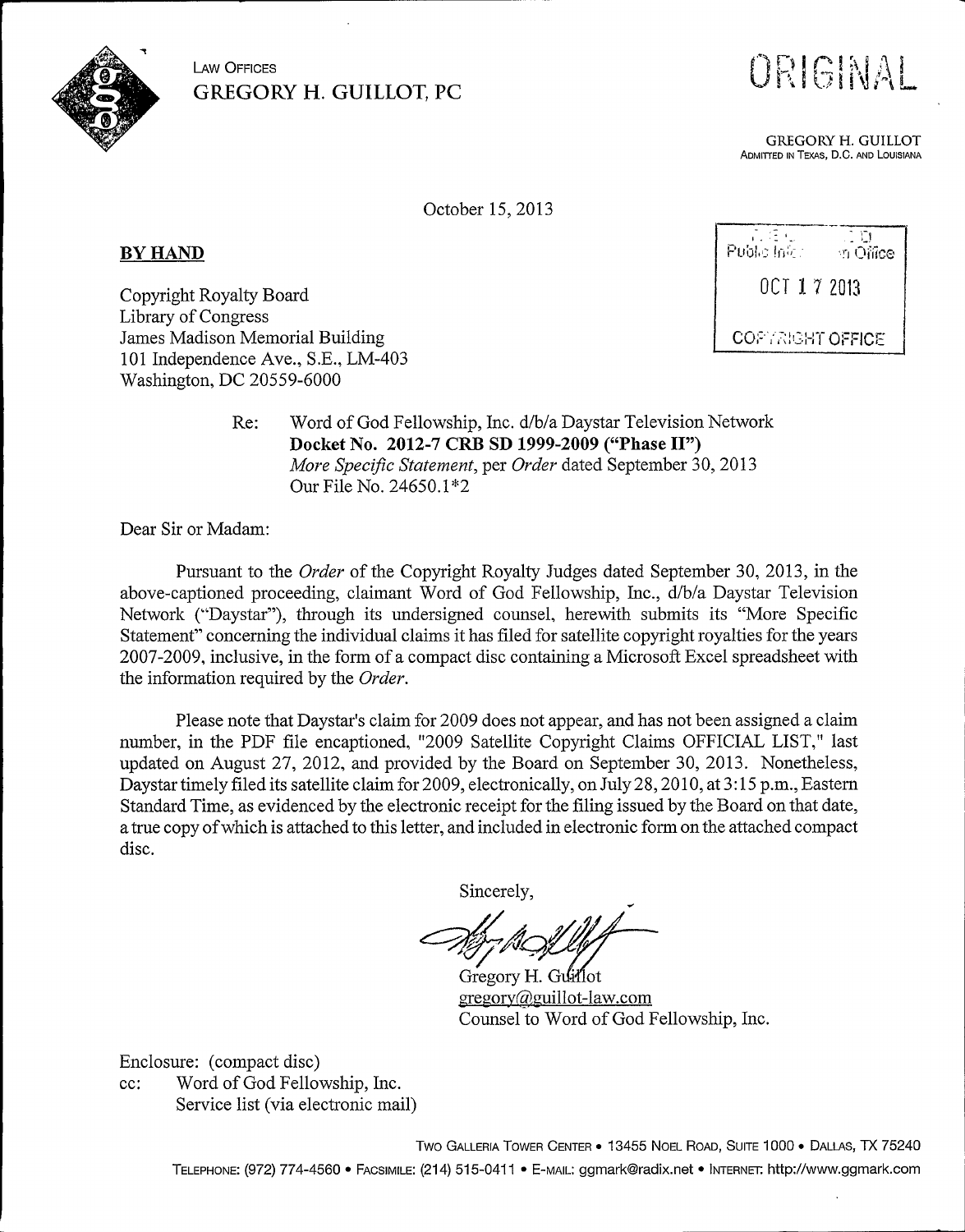

> **GREGORY H. GUILLOT** ADMITTED IN TEXAS, D.C. AND LOUISIANA

October 15, 2013

# BY HAND

Copyright Royalty Board Library of Congress James Madison Memorial Building 101 Independence Ave., S.E., LM-403 Washington, DC 20559-6000

> Re: Word of God Fellowship, Inc. d/b/a Daystar Television Network Docket No. 2012-7 CRB SD 1999-2009 ("Phase II") More Specific Statement, per Order dated September 30, 2013 Our File No. 24650.1'"2

Dear Sir or Madam:

Pursuant to the *Order* of the Copyright Royalty Judges dated September 30, 2013, in the above-captioned proceeding, claimant Word of God Fellowship, Inc., d/b/a Daystar Television Network ("Daystar"), through its undersigned counsel, herewith submits its "More Specific Statement" concerning the individual claims it has filed for satellite copyright royalties for the years 2007-2009, inclusive, in the form of a compact disc containing a Microsoft Excel spreadsheet with the information required by the Order.

Please note that Daystar's claim for 2009 does not appear, and has not been assigned a claim number, in the PDF file encaptioned, "2009 Satellite Copyright Claims OFFICIAL LIST," last updated on August 27, 2012, and provided by the Board on September 30, 2013. Nonetheless, Daystar timely filed its satellite claim for 2009, electronically, on July 28, 2010, af 3: 15 p.m., Eastern Standard Time, as evidenced by the electronic receipt for the filing issued by the Board on that date, a true copy of which is attached to this letter, and included in electronic form on the attached compact disc.

Sincerely,

Gregory H. Guillot gregory@guillot-law.com Counsel to Word of God Fellowship, Inc.

Enclosure: (compact disc)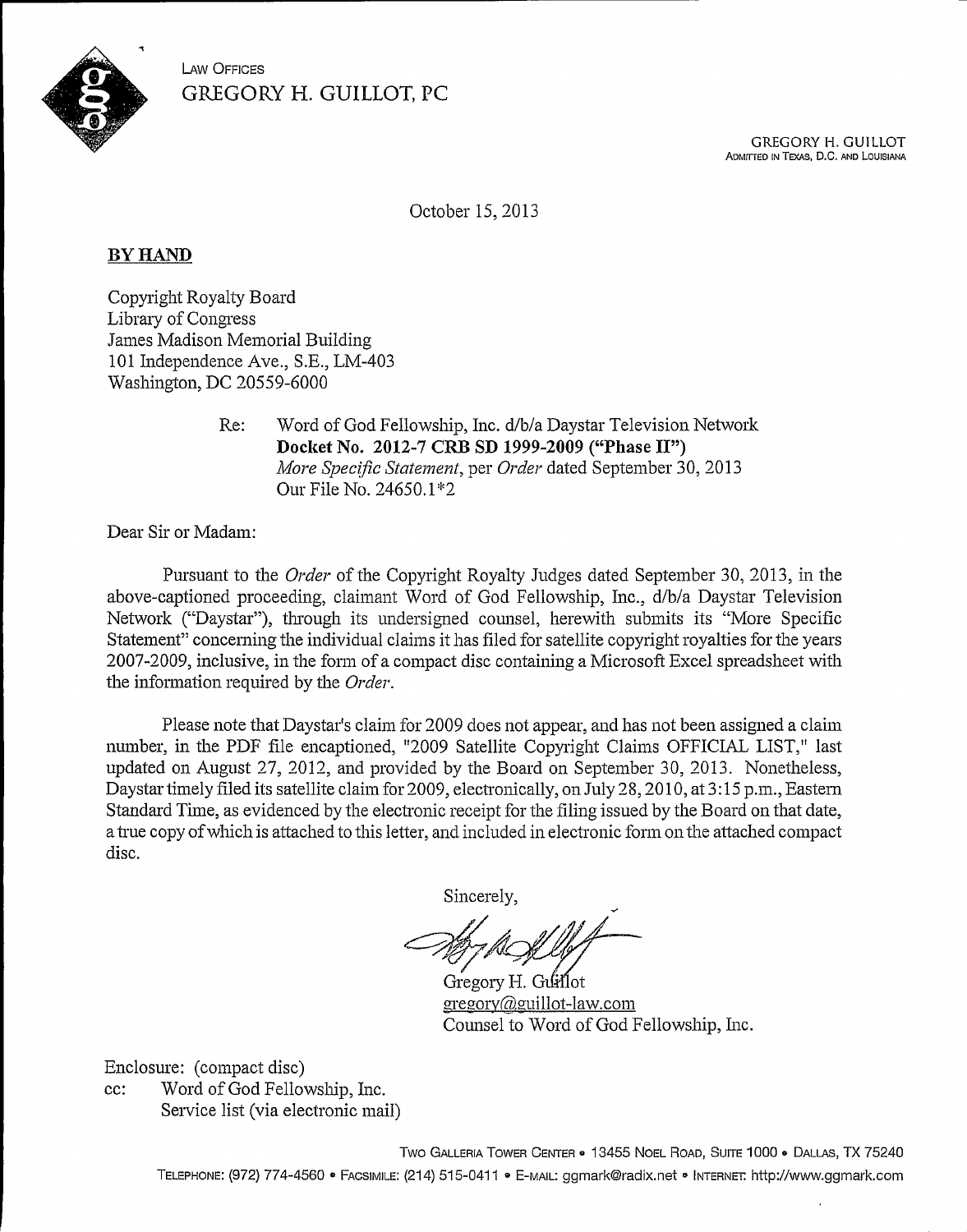

> **GREGORY H. GUILLOT** ADMITTED IN TEXAS, D.C. AND LOUISIANA

October 15, 2013

#### BY HAND

Copyright Royalty Board Library of Congress James Madison Memorial Building 101 Independence Ave., S.E., LM-403 Washington, DC 20559-6000

> Re: Word of God Fellowship, Inc. d/b/a Daystar Television Network Docket No. 2012-7 CRB SD 1999-2009 ("Phase II"} More Specific Statement, per Order dated September 30, 2013 Our File No. 24650.1~2

Dear Sir or Madam:

Pursuant to the Order of the Copyright Royalty Judges dated September 30, 2013, in the above-captioned proceeding, claimant Word of God Fellowship, Inc., d/b/a Daystar Television Network ("Daystar"), tlirough its undersigned counsel, herewith submits its "More Specific Statement" concerning the individual claims it has filed for satellite copyright royalties for the years 2007-2009, inclusive, in the form of a compact disc containing a Microsoft Excel spreadsheet with the information required by the Order.

Please note that Daystar's claim for 2009 does not appear, and has not been assigned a claim number, in the PDF file encaptioned, "2009 Satellite Copyright Claims OFFICIAL LIST," last updated on August 27, 2012, and provided by the Board on September 30, 2013. Nonetheless, Daystar timely filed its satellite claim for 2009, electronically, on July 28, 2010, at 3:15 p.m., Eastern Standard Time, as evidenced by the electronic receipt for the filing issued by the Board on that date, a true copy of which is attached to this letter, and included in electronic form on the attached compact disc.

Sincerely,

Gregory H. Guillot gregory@guillot-law.com Counsel to Word of God Fellowship, Inc.

Enclosure: (compact disc)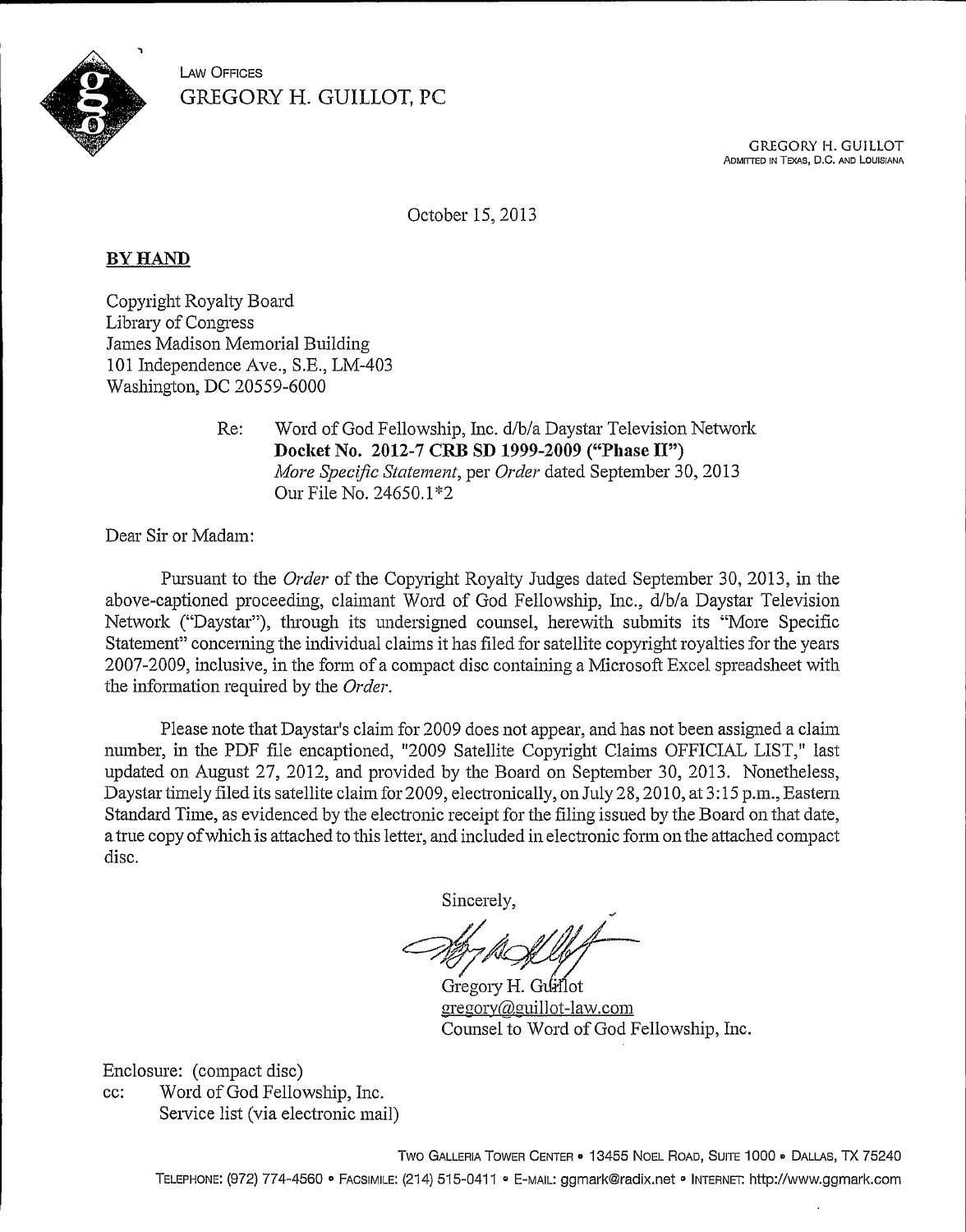

> **GREGORY H. GUILLOT** ADMITTED IN TEXAS, D.C. AND LOUISIANA

October 15, 2013

## BY HAND

Copyright Royalty Board Library of Congress James Madison Memorial Building 101 Independence Ave., S.E., LM-403 Washington, DC 20559-6000

> Re: Word of God Fellowship, Inc. d/b/a Daystar Television Network Docket No. 2012-7 CRB SD 1999-2009 ("Phase II") More Specific Statement, per Order dated September 30, 2013 Our File No.  $24650.1*2$

Dear Sir or Madam:

Pursuant to the *Order* of the Copyright Royalty Judges dated September 30, 2013, in the above-captioned proceeding, claimant Word of God Fellowship, Inc., d/b/a Daystar Television Network ("Daystar"), through its undersigned counsel, herewith submits its "More Specific Statement" concerning the individual claims it has filed for satellite copyright royalties for the years 2007-2009, inclusive, in the form of a compact disc containing a Microsoft Excel spreadsheet with the information required by the Order.

Please note that Daystar's claim for 2009 does not appear, and has not been assigned a claim number, in the PDF file encaptioned, "2009 Satellite Copyright Claims OFFICIAL LIST," last updated on August 27, 2012, and provided by the Board on September 30, 2013. Nonetheless, Daystar timely filed its satellite claim for 2009, electronically, on July 28, 2010, at 3:15 p.m., Eastern Standard Time, as evidenced by the electronic receipt for the filing issued by the Board on that date, a true copy ofwhich is attached to tins letter, and included in electronic form on the attached compact disc.

Sincerely,

Gregory H. Guillot gregory@guillot-law.com Counsel to Word of God Fellowship, Inc.

Enclosure: (compact disc)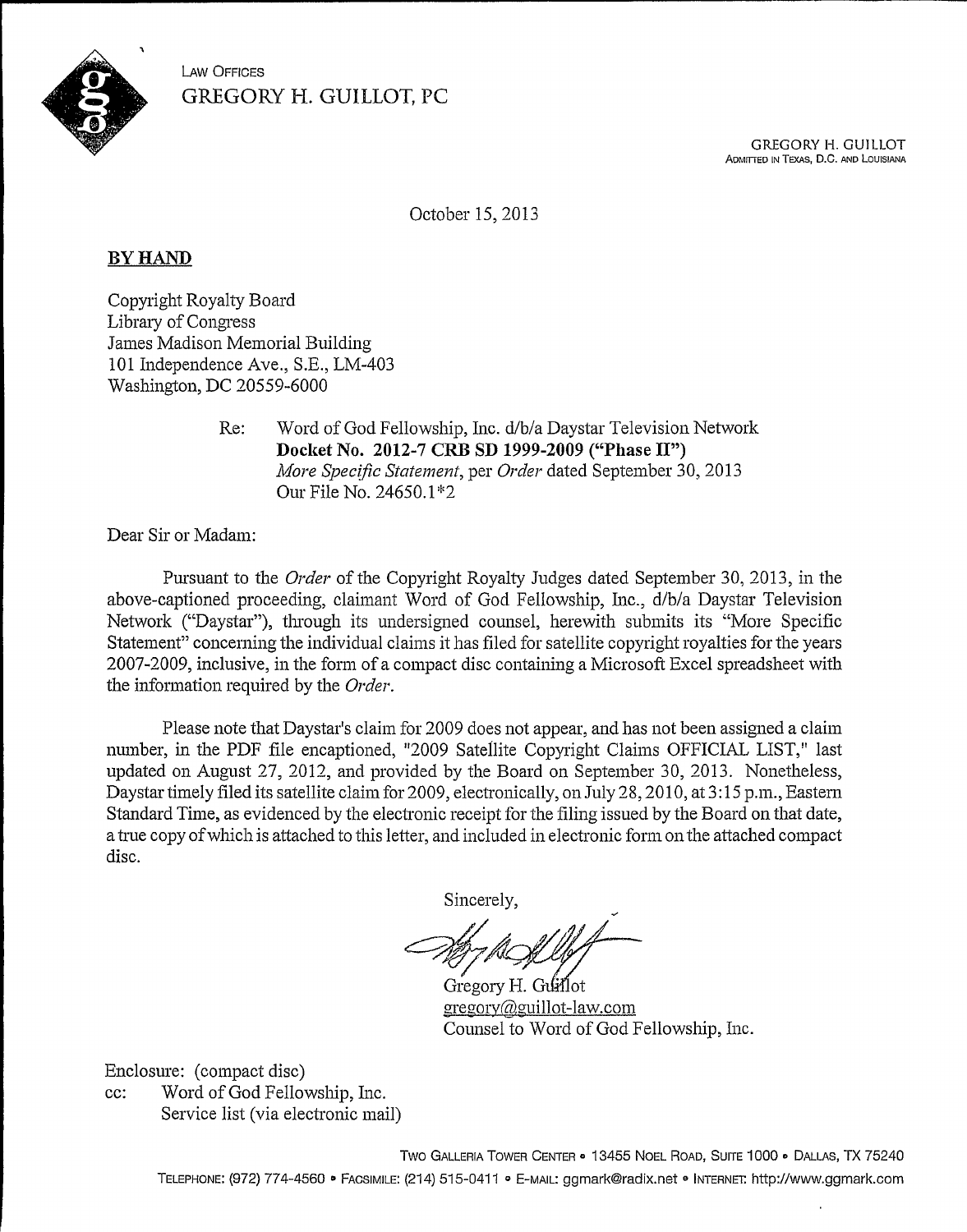

> **GREGORY H. GUILLOT** ADMITTED IN TExA8, D.C. ANo LoUlslANA

October 15, 2013

## BY HAND

Copyright Royalty Board Library of Congress James Madison Memorial Building 101 Independence Ave., S.E., LM-403 Washington, DC 20559-6000

> Re: Word of God Fellowship, Inc. d/b/a Daystar Television Network Docket No. 2012-7 CRB SD 1999-2009 ("Phase II") More Specific Statement, per Order dated September 30, 2013 Our File No. 24650.1\*2

Dear Sir or Madam:

Pursuant to the *Order* of the Copyright Royalty Judges dated September 30, 2013, in the above-captioned proceeding, claimant Word of God Fellowship, Inc., d/b/a Daystar Television Network ("Daystar"), through its undersigned counsel, herewith submits its "More Specific Statement" concerning the individual claims it has filed for satellite copyright royalties for the years 2007-2009, inclusive, in the form of a compact disc containing a Microsoft Excel spreadsheet with the information required by the Order.

Please note that Daystar's claim for 2009 does not appear, and has not been assigned a claim. number, in the PDF file encaptioned, "2009 Satellite Copyright Claims OFFICIAL LIST," last updated on August 27, 2012, and provided by the Board on September 30, 2013. Nonetheless, Daystartimely filed its satellite claim for 2009, electronically, on July 28, 2010, at 3:15 p.m., Eastern Standard Time, as evidenced by the electronic receipt for the filing issued by the Board on that date, a true copy ofwhich is attached to this letter, and Included in electronic form on the attached compact disc.

Sincerely,

Gregory H. Guillot gregory@guillot-law.com Counsel to Word of God Fellowship, Inc.

Enclosure: (compact disc)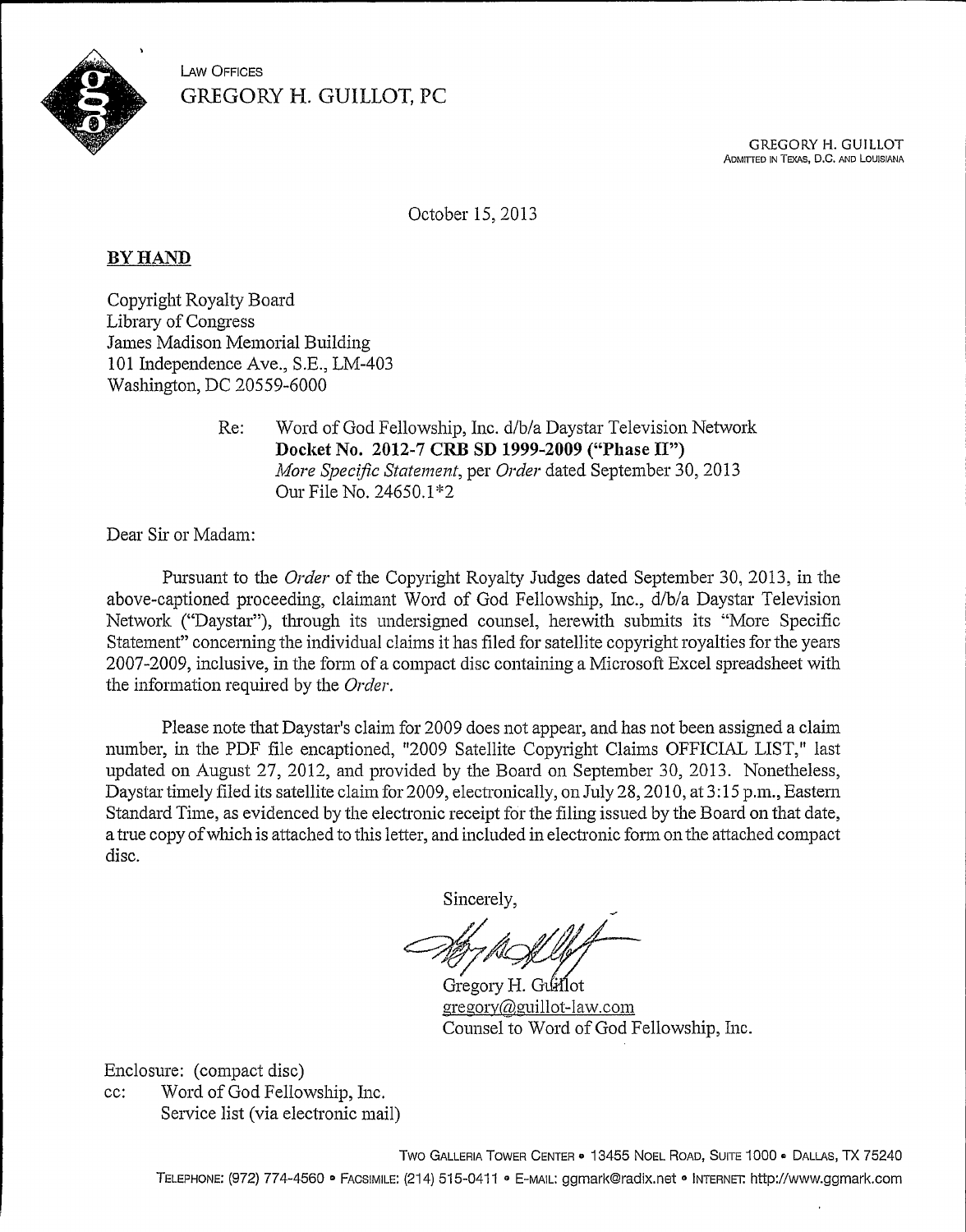

> **GREGORY H. GUILLOT** ADMITTED IN TEXAS, D,C. AND LOUISIANA

October 15, 2013

## **BY HAND**

Copyright Royalty Board Library of Congress James Madison Memorial Building 101 Independence Ave., S.E., LM-403 Washington, DC 20559-6000

> Re: Word of God Fellowship, Inc. d/b/a Daystar Television Network Docket Xo. 2012-7 CRB SD 1999-2009 ("Phase II") More Specific Statement, per Order dated September 30, 2013 Our File No.  $24650.1*2$

Dear Sir or Madam:

Pursuant to the Order of the Copyright Royalty Judges dated September 30, 2013, in the above-captioned proceeding, claimant Word of God Fellowship, Inc., d/b/a Daystar Television Network ("Daystar"), through its undersigned counsel, herewith submits its "More Specific Statement" concerning the individual claims it has filed for satellite copyright royalties for the years 2007-2009, inclusive, in the form of a compact disc containing a Microsoft Excel spreadsheet with the information required by the Order.

Please note that Daystar's claim for 2009 does not appear, and has not been assigned a claim number, in the PDF file encaptioned, "2009 Satellite Copyright Claims OFFICIAL LIST," last updated on August 27, 2012, and provided by the Board on September 30, 2013. Nonetheless, Daystar timely filed its satellite claim for 2009, electronically, on July 28, 2010, at 3:15 p.m., Eastern Standard Time, as evidenced by the electronic receipt for the filing issued by the Board on that date, a true copy ofwhich is attached to this letter, and included in electronic form on the attached compact disc.

Sincerely,

Gregory H. Guillot  $greegory@guillot-law.com$ Counsel to Word of God Fellowship, Inc.

Enclosure: (compact disc)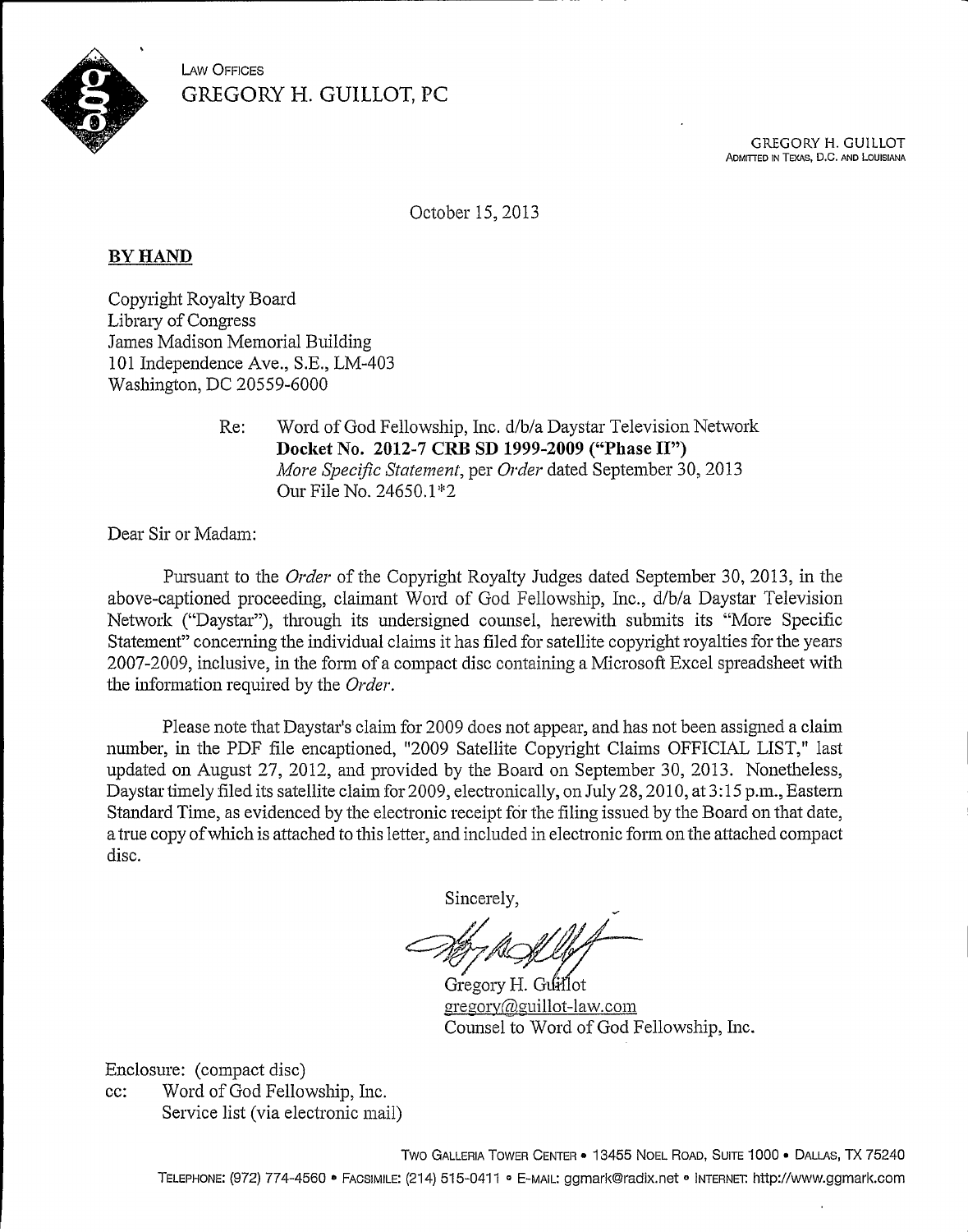#### Keys, LaKeshia

ŧ

| From:               | Gregory H. Guillot <gregory@guillot-law.com></gregory@guillot-law.com>                                                                              |
|---------------------|-----------------------------------------------------------------------------------------------------------------------------------------------------|
| Sent:               | Monday, October 14, 2013 7:27 AM                                                                                                                    |
| To:                 | crb.                                                                                                                                                |
| Subject:            | FW: Docket No. 2012-7 CRB SD 1999-2009 (Phase II) -- "More Specific Statement" of<br>Word of God Fellowship, Inc., d/b/a Daystar Television Network |
| <b>Attachments:</b> | Daystar Television Network - Dkt. No. 2012-7 CRB SD 1999-2009 (Phase II).xlsx; Daystar<br>2009 Satellite Claim.pdf                                  |
| Importance:         | High                                                                                                                                                |

From: Gregory H. Guillot [mailto:gregory@quillot-law.com]

Sent: Monday, October 14, 2013 6:24 AM To: 'Giuffreda, Gina'; 'goo@msk.corn'; 'lhp@msk.corn'; 'robert.garrett@aporter.corn'; 'stephen.marsh@aporter.corn'; 'phochberg@shulmanrogers.com'; 'rtthomas@ssd.com'; 'tom.ostertag@mlb.com'; 'jstewart@crowell.com'; 'brianb@ix.netcom.com'; 'arnold.torres@daystar.com'; 'clifford.harrington@pillsburylaw.com'; 'arnie@lutzker.com';<br>'ted@copyrightrovalties.com'; 'iarnot@bgea.org'; 'davidpowell008@yahoo.com' 'ted@copyrightroyalties.com'; 'jarnot@bgea.org'; 'davidpowell008@yahoo.com'<br>**Subject:** Docket No. 2012-7 CRB SD 1999-2009 (Phase II) -- "More Specific Statement" of Word of God Fellowship, Inc., d/b/a Daystar Television Network Importance: High

#### Gentlepersons:

Pursuant to the Order of the Copyright Royalty Judges dated September 30, 2013, in the above-captioned proceeding, claimant Word of God Fellowship, Inc., d/b/a Daystar Television Network ("Daystar"), through its undersigned counsel, herewith submits and serves its "More Specific Statement," concerning the individual claims it has filed for satellite copyright royalties for the years 2007-2009, inclusive, in the form of a Microsoft Excel spreadsheet containing the information required by the Order.

Please note that, inexplicably, Daystar's claim for 2009 does not appear, and has not been assigned a claim number, in the PDF file encaptioned, "2009 Satellite Copyright Claims OFFICIAL LIST," last updated on August 27, 2012, and provided by the Board on September 30, 2013. Nonetheless, Daystar timely filed its satellite claim for 2009, electronically, on July 28, 2010, at 3:15 p.m., Eastern Standard Time, as evidenced by the electronic receipt for the filing issued by the Board on that date, a copy of which is also attached to this message.

Sincerely,

Gregory H. Guillot Attorney for Word of God Fellowship, Inc., d/b/a Daystar Television Network

| regory H Guillot, Esq.                                                |                                                                              | $\frac{1}{\sqrt{2\pi}\sqrt{2\pi}\sqrt{2\pi}}\frac{1}{\sqrt{2\pi}\sqrt{2\pi}}\frac{1}{\sqrt{2\pi}}\frac{1}{\sqrt{2\pi}}\frac{1}{\sqrt{2\pi}}\frac{1}{\sqrt{2\pi}}\frac{1}{\sqrt{2\pi}}\frac{1}{\sqrt{2\pi}}\frac{1}{\sqrt{2\pi}}\frac{1}{\sqrt{2\pi}}\frac{1}{\sqrt{2\pi}}\frac{1}{\sqrt{2\pi}}\frac{1}{\sqrt{2\pi}}\frac{1}{\sqrt{2\pi}}\frac{1}{\sqrt{2\pi}}\frac{1}{\sqrt{2\pi}}\frac{1}{\sqrt{2\$ |
|-----------------------------------------------------------------------|------------------------------------------------------------------------------|------------------------------------------------------------------------------------------------------------------------------------------------------------------------------------------------------------------------------------------------------------------------------------------------------------------------------------------------------------------------------------------------------|
| Work: (972) 774-4560<br>Mobile: (214) 769-4699<br>Fax: (214) 515-0411 | Email: gregory@guillot-law.com<br>http://www.linkedin.com/in/gregoryhguillot | Gregory H. Guillot, PC<br>13455 Noel Road<br>Suite 1000<br>Dallas, TX 75240 USA                                                                                                                                                                                                                                                                                                                      |
| See who we know in common                                             |                                                                              | Want a signature like this?                                                                                                                                                                                                                                                                                                                                                                          |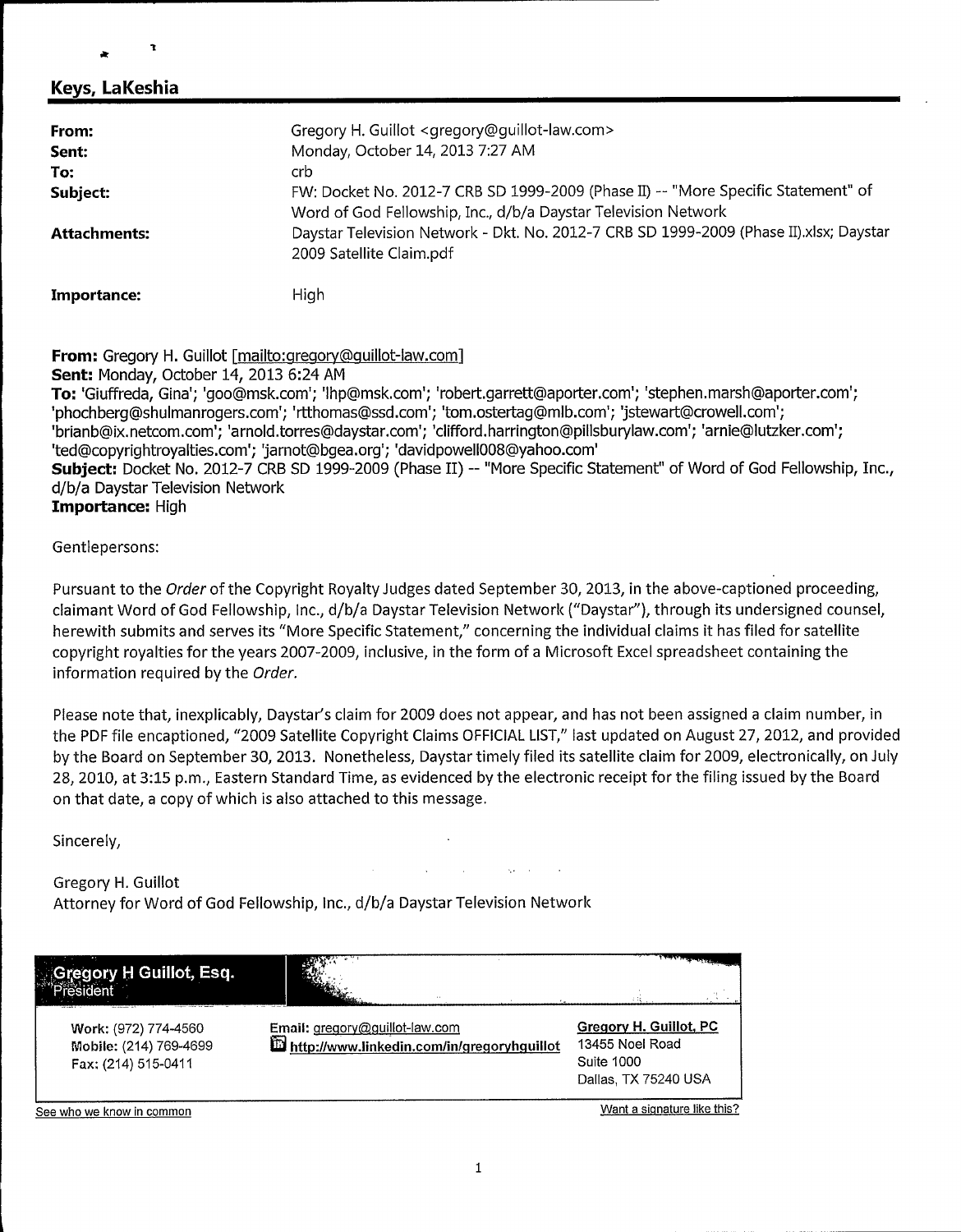From: Giuffreda, Gina [mailto:qqiu@loc.qov] Sent: Monday, September 30, 2013 12:58 PM To: goo@msk.com; lhp@msk.com; 'robert.garrett@aporter.com'; 'stephen.marsh@aporter.com'; 'phochberg@shulmanrogers.com'; 'rtthomas@ssd.com'; 'tom.ostertag@mlb.com'; 'jstewart@crowell.com'; 'brianb@ix.netcom.com'; gregory@guillot-law.com; arnold.torres@daystar.com; 'clifford.harrington@pillsburylaw.com';<br>'arnie@lutzker.com'; 'ted@copyrightroyalties.com'; jarnot@bgea.org; 'davidpowell008@yahoo.com' 'arnie@lutzker.com'; 'ted@copyrightroyalties.com'; <u>jarnot@bgea.org</u>;<br>**Subject:** Order in Docket No. 2012-7 CRB SD 1999-2009 (Phase II)

Attached please find Order Requiring More Specific Statement in the captioned proceeding.

The claims lists comprising Exhibit A to the Order are attached as separate documents.

Please confirm receipt of this message.

Thank you.

Sincerely, Copyright Royalty Board

 $\bullet$ 

 $\mathcal{O}(2\pi)$  ,  $\mathcal{O}(2\pi)$  ,  $\mathcal{O}(2\pi)$  ,  $\mathcal{O}(2\pi)$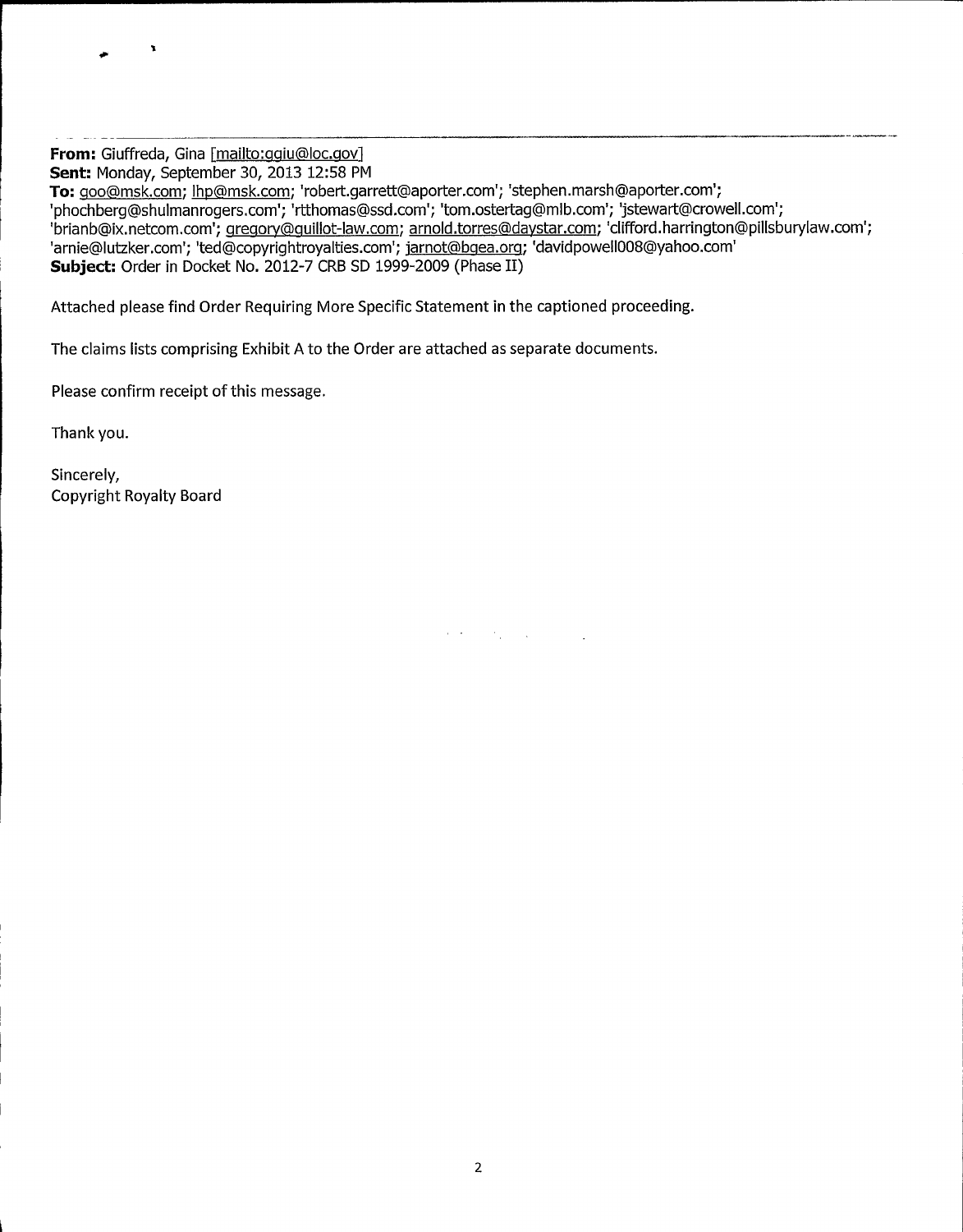| $\cdot$ | v |
|---------|---|
|         |   |

| <b>Claimant</b>                                               | <b>Claim Year</b> | <b>Claim Number</b>    |
|---------------------------------------------------------------|-------------------|------------------------|
| Word of God Fellowship, Inc. d/b/a Daystar Television Network | 2007              | 199                    |
| Word of God Fellowship, Inc. d/b/a Daystar Television Network | 2008              | 195                    |
| Word of God Fellowship, Inc. d/b/a Daystar Television Network |                   | 2009 Missing from List |

 $\label{eq:2.1} \mathcal{L}(\mathcal{L}^{\mathcal{L}}_{\mathcal{L}}(\mathcal{L}^{\mathcal{L}}_{\mathcal{L}}(\mathcal{L}^{\mathcal{L}}_{\mathcal{L}}(\mathcal{L}^{\mathcal{L}}_{\mathcal{L}}(\mathcal{L}^{\mathcal{L}}_{\mathcal{L}}(\mathcal{L}^{\mathcal{L}}_{\mathcal{L}}(\mathcal{L}^{\mathcal{L}}_{\mathcal{L}}(\mathcal{L}^{\mathcal{L}}_{\mathcal{L}})))\otimes \mathcal{L}^{\mathcal{L}}_{\mathcal{L}}(\mathcal{L}^{\mathcal{L}}_{\mathcal{L}}(\$ 

 $\label{eq:2.1} \frac{1}{\sqrt{2}}\int_{\mathbb{R}^3}\frac{1}{\sqrt{2}}\left(\frac{1}{\sqrt{2}}\right)^2\frac{1}{\sqrt{2}}\left(\frac{1}{\sqrt{2}}\right)^2\frac{1}{\sqrt{2}}\left(\frac{1}{\sqrt{2}}\right)^2.$ 

 $\mathcal{P}^{\mathbb{C}}$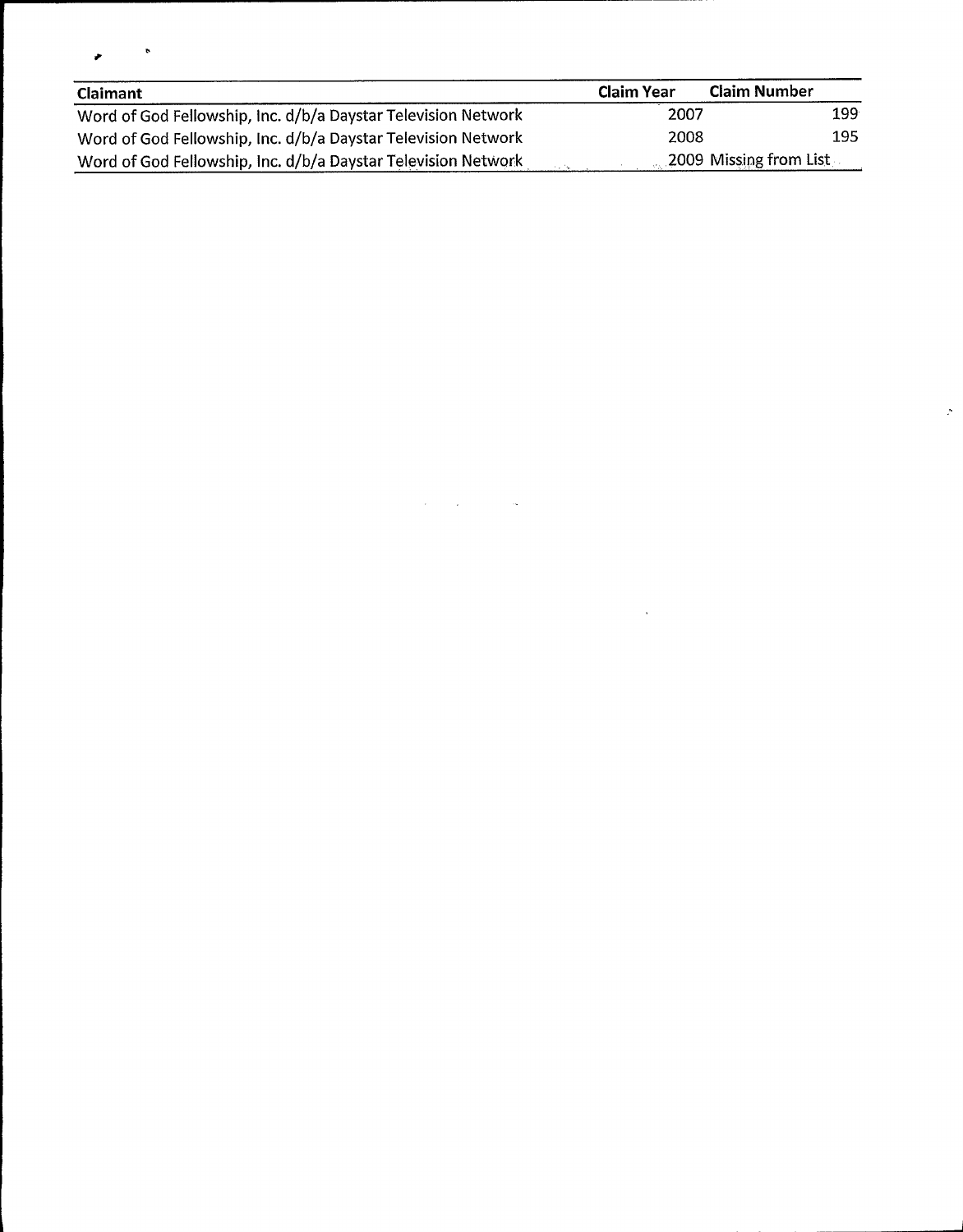| v<br>$\mathcal{F} = \mathcal{F}$ |  |  |  |
|----------------------------------|--|--|--|
| <b>Claim Type</b>                |  |  |  |
|                                  |  |  |  |
|                                  |  |  |  |

 $\Gamma$  .